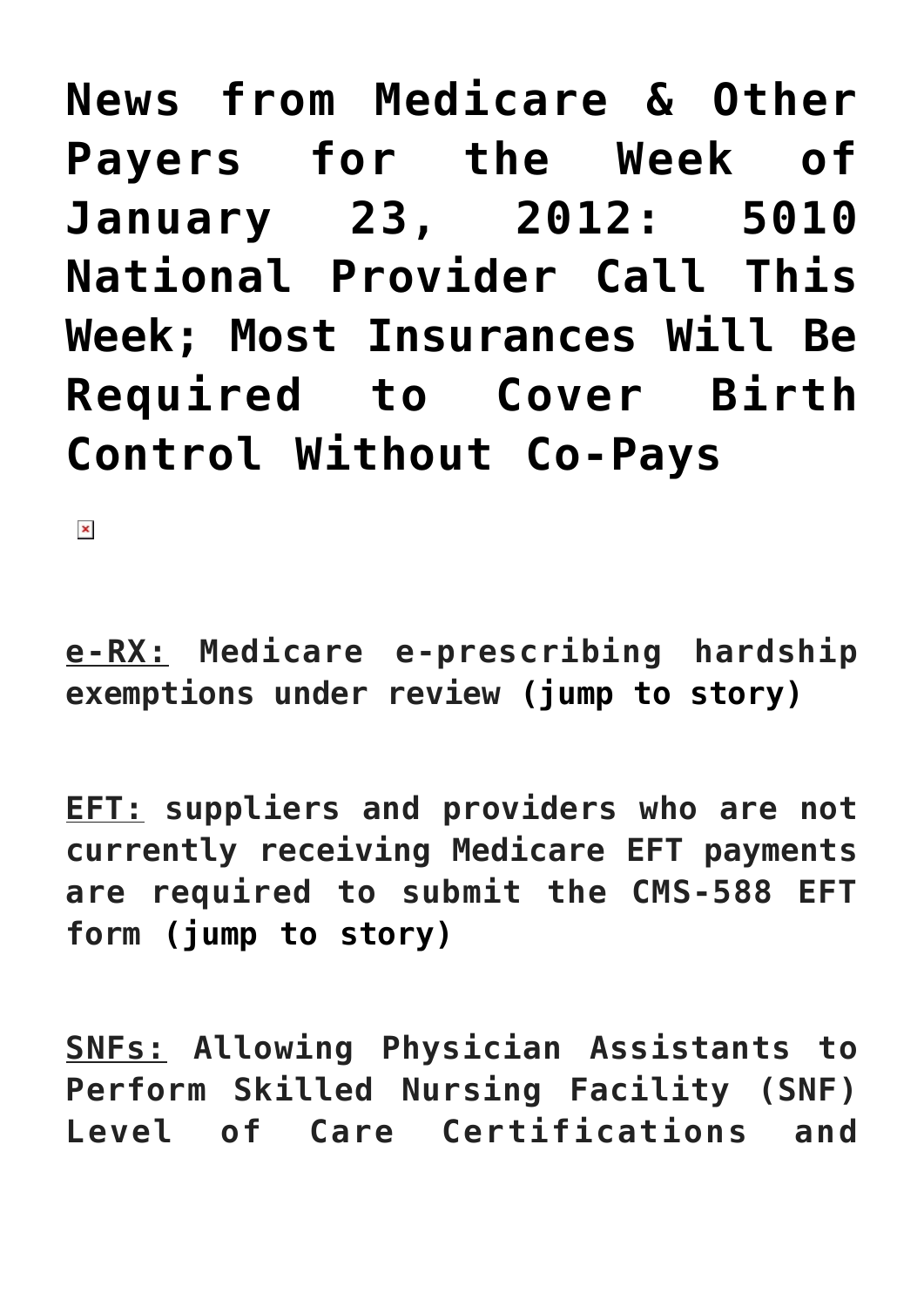### **Recertifications [\(jump to story\)](#page-3-0)**

**ACA: the final rule on preventive health services will ensure that women with health insurance coverage will have access to the full range of the Institute of Medicine's recommended preventive services, including all FDA -approved forms of contraception. [\(jump to story\)](#page-4-0)**

**EHR Incentive Program: what can still be completed in 2012 in order to receive an incentive payment for CY2011 [\(jump to](#page-5-0) [story\)](#page-5-0)**

**5010: National Provider Call: Medicare FFS Implementation of HIPAA Version 5010 and D.0 Transactions [\(jump to story\)](#page-7-0)**

**Claims Crossovers: Greater instances of Medicare correspondence letters that make reference to error N22226 as the basis for patient claims not crossing over[\(jump](#page-8-0)**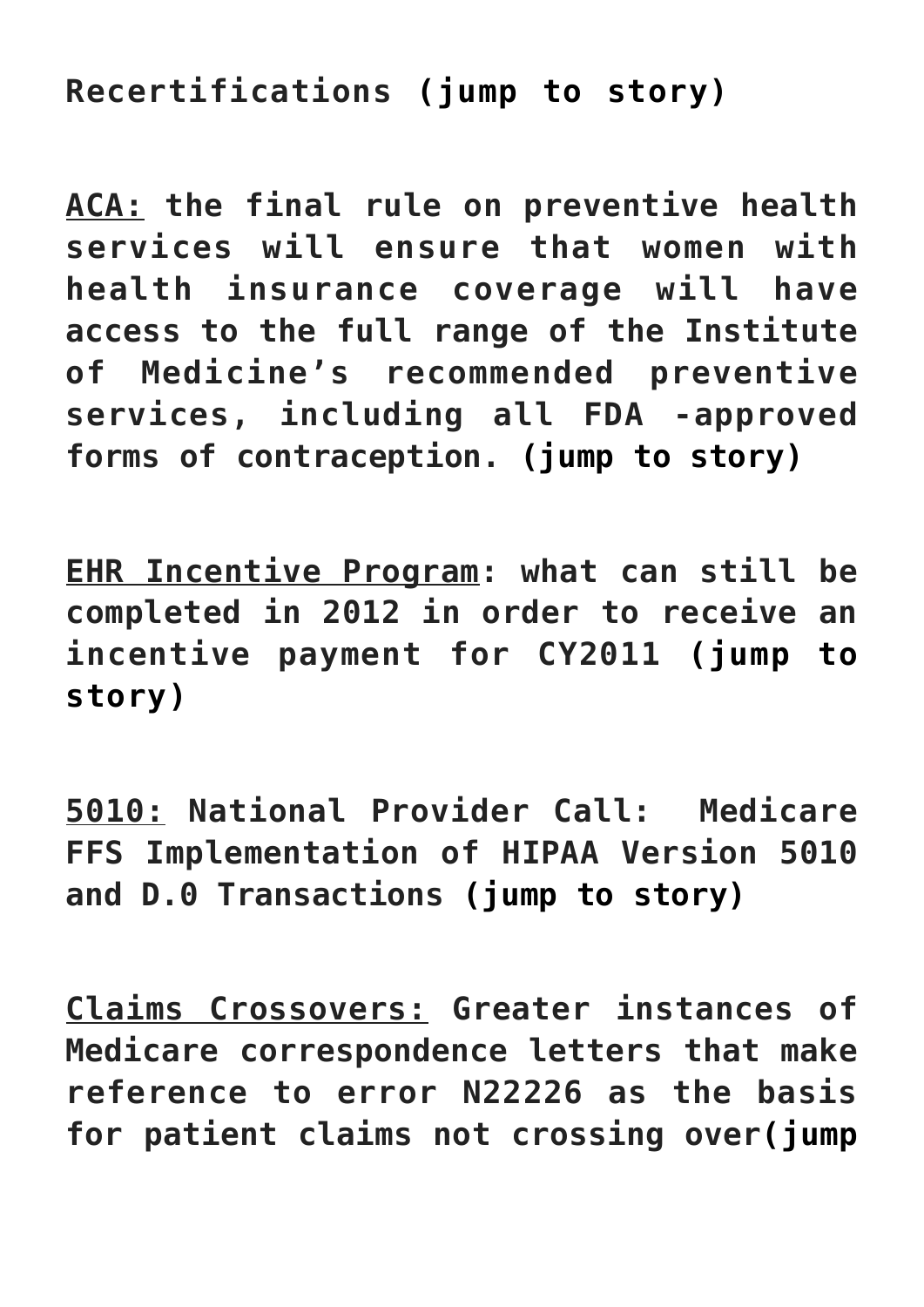**[to story\)](#page-8-0)**

**——————————**

**ICD-10: What's Your Plan, Man?[\(jump to](#page-9-0) [story\)](#page-9-0)**

**MLN: Medicare Learning Network Announcements, Updates and Revisions [\(jump to story\)](#page-11-0)**

### <span id="page-2-0"></span>**Medicare e-prescribing hardship exemptions under review**

Last fall, physicians had the opportunity to seek hardship exemptions and avoid penalties for failing to successfully participate in Medicare's e-prescribing program. The Centers for Medicare & Medicaid Services (CMS) is reviewing each hardship exemption request on an individual basis and has not yet completed its analysis. Therefore, it is possible that some physicians will be subjected to a 1 percent Medicare payment penalty inappropriately until the backlog of exemption requests is reviewed. Ultimately, CMS will reprocess the claims.

Read information regarding [remittance advice](http://www.elabs10.com/c.html?rtr=on&s=x8pbgr,ux4w,43mj,b78q,9spo,8ps1,hame) and [information](http://www.elabs10.com/c.html?rtr=on&s=x8pbgr,ux4w,43mj,act0,cdeq,8ps1,hame) on the impact to physician reimbursement and patient copays. More information on the penalty program can be found [here.](http://www.elabs10.com/c.html?rtr=on&s=x8pbgr,ux4w,43mj,koqp,5hfa,8ps1,hame)

Find additional electronic prescribing information and resources on the [AMA website](http://www.elabs10.com/c.html?rtr=on&s=x8pbgr,ux4w,43mj,ijtc,9kvu,8ps1,hame).

[\(Top\)](#page-0-0)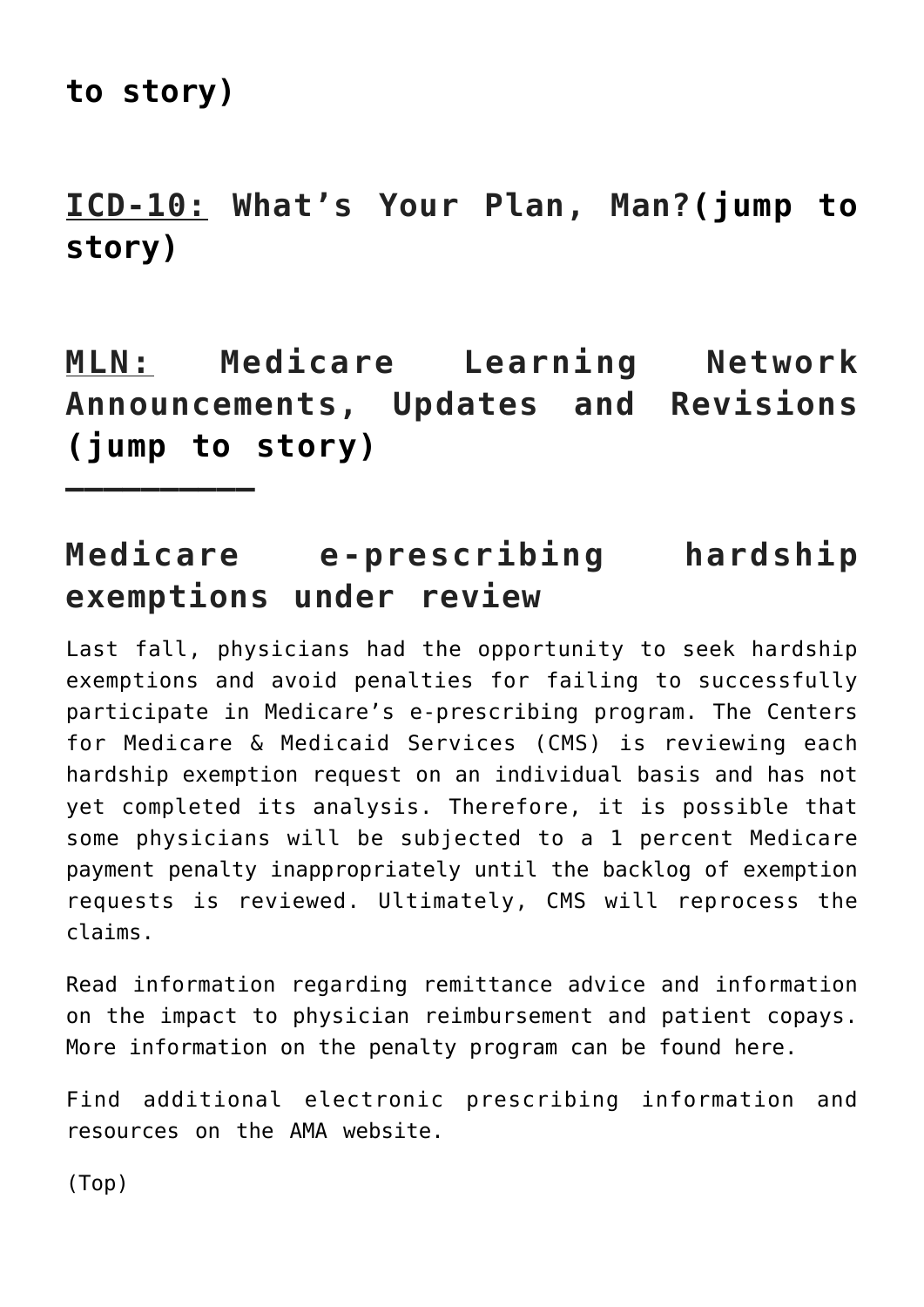# **The ACA (Affordable Care Act) Mandates Federal Payment to Providers and Suppliers Only by Electronic Means**

Existing regulations at 42 CFR  $424.510(e)(1)(2)$  require that at the time of enrollment, enrollment change request, or revalidation, providers and suppliers that expect to receive payment from Medicare for services provided must also agree to receive Medicare payments through electronic funds transfer (EFT). Section 1104 of the Affordable Care Act further expands Section 1862(a) of the Social Security Act by mandating federal payments to providers and suppliers only by electronic means. As part of CMS's revalidation efforts, all suppliers and providers who are not currently receiving EFT payments are required to submit the CMS-588 EFT form with the Provider Enrollment Revalidation application, or at the time any change is being made to the provider enrollment record by the provider or supplier, or delegated official.

For more information about provider enrollment revalidation, review the Medicare Learning Network's [Special Edition Article](http://www.cms.gov/MLNMattersArticles/downloads/SE1126.pdf) [#SE1126](http://www.cms.gov/MLNMattersArticles/downloads/SE1126.pdf), titled "Further Details on the Revalidation of Provider Enrollment Information."

[\(Top\)](#page-0-0)

**——————————–**

——————————–

# <span id="page-3-0"></span>**Allowing Physician Assistants to Perform Skilled Nursing Facility (SNF) Level of Care Certifications and Recertifications**

<http://www.cms.gov/MLNMattersArticles/Downloads/MM7701.pdf>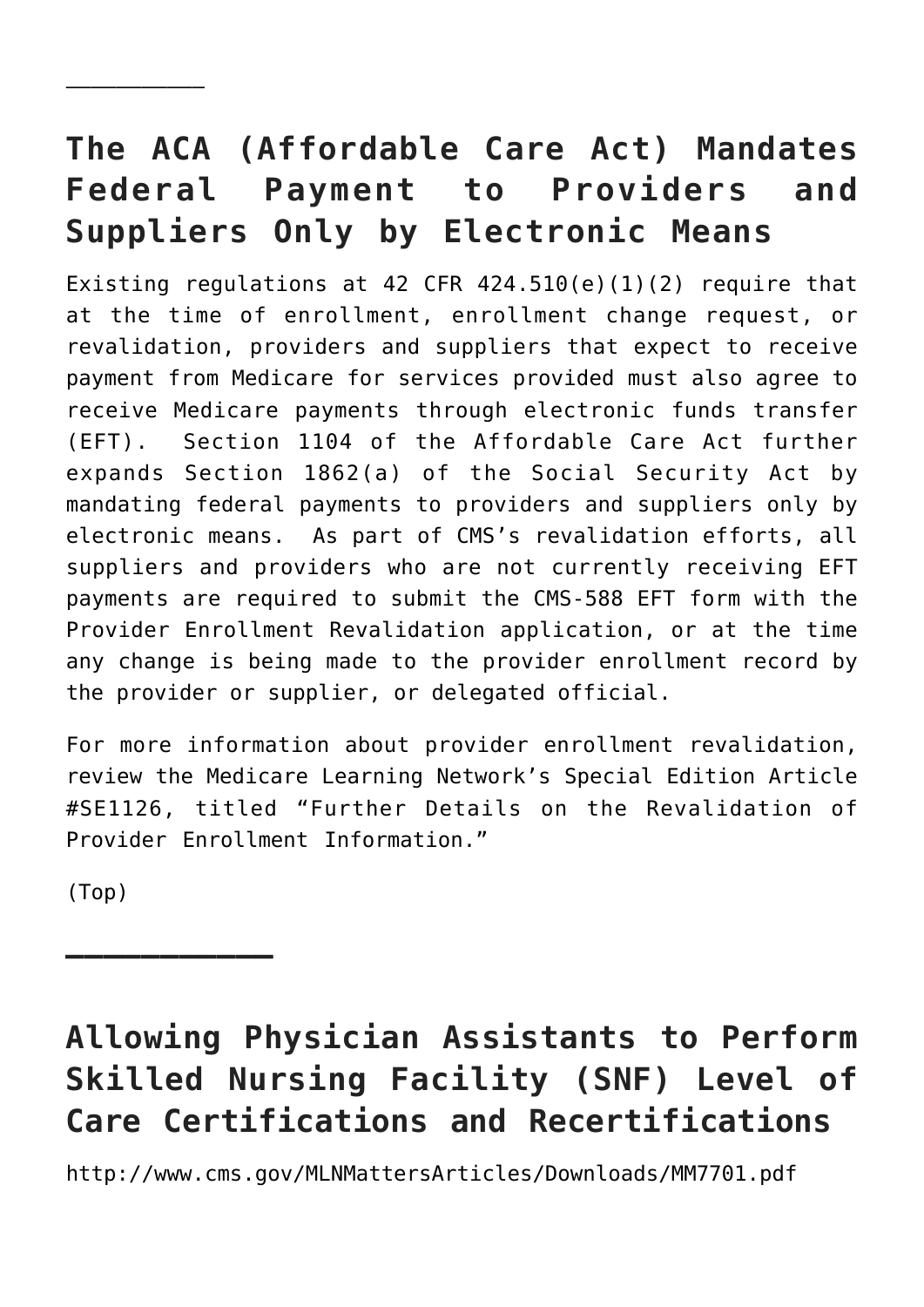<span id="page-4-0"></span>——————————–

# **A Statement by U.S. Department of Health and Human Services Secretary Kathleen Sebelius**

In August 2011, the Department of Health and Human Services issued an interim final rule that will require most health insurance plans to cover preventive services for women including recommended contraceptive services without charging a co-pay, co-insurance or a deductible. The rule allows certain non-profit religious employers that offer insurance to their employees the choice of whether or not to cover contraceptive services. Today the department is announcing that the final rule on preventive health services will ensure that women with health insurance coverage will have access to the full range of the Institute of Medicine's recommended preventive services, including all FDA -approved forms of contraception. Women will not have to forego these services because of expensive co-pays or deductibles, or because an insurance plan doesn't include contraceptive services. This rule is consistent with the laws in a majority of states which already require contraception coverage in health plans, and includes the exemption in the interim final rule allowing certain religious organizations not to provide contraception coverage. **Beginning August 1, 2012, most new and renewed health plans will be required to cover these services without cost sharing for women across the country.**

After evaluating comments, we have decided to add an additional element to the final rule. Nonprofit employers who, based on religious beliefs, do not currently provide contraceptive coverage in their insurance plan, will be provided an additional year, until August 1, 2013, to comply with the new law. Employers wishing to take advantage of the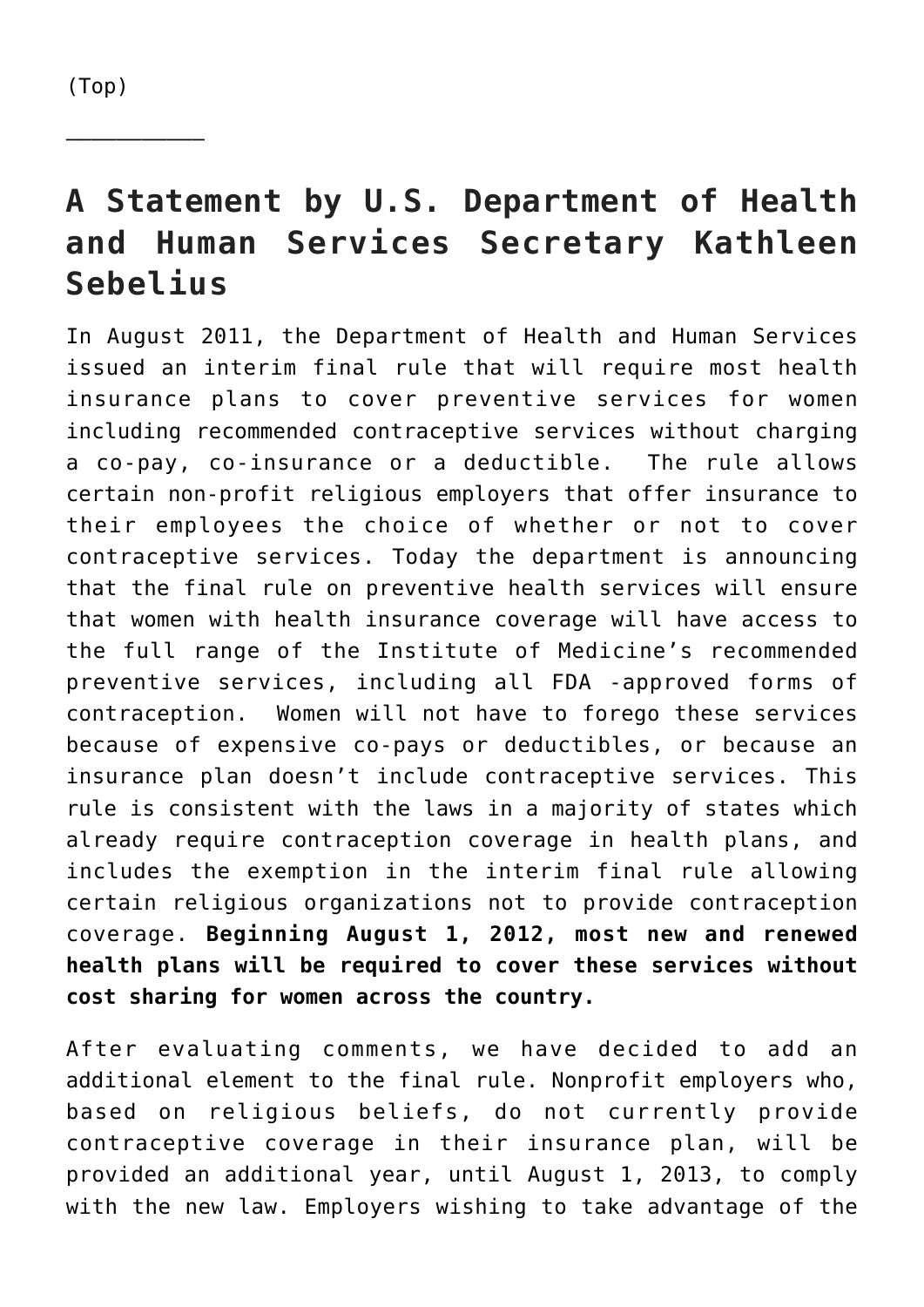additional year must certify that they qualify for the delayed implementation. This additional year will allow these organizations more time and flexibility to adapt to this new rule. We intend to require employers that do not offer coverage of contraceptive services to provide notice to employees, which will also state that contraceptive services are available at sites such as community health centers, public clinics, and hospitals with income-based support. We will continue to work closely with religious groups during this transitional period to discuss their concerns.

Scientists have abundant evidence that birth control has significant health benefits for women and their families, it is documented to significantly reduce health costs, and is the most commonly taken drug in America by young and middle-aged women. This rule will provide women with greater access to contraception by requiring coverage and by prohibiting cost sharing.

This decision was made after very careful consideration, including the important concerns some have raised about religious liberty. I believe this proposal strikes the appropriate balance between respecting religious freedom and increasing access to important preventive services. The administration remains fully committed to its partnerships with faith-based organizations, which promote healthy communities and serve the common good. And this final rule will have no impact on the protections that existing conscience laws and regulations give to health care providers.

[\(Top\)](#page-0-0)

———————————

## <span id="page-5-0"></span>**Receiving an EHR Incentive Program Payment for CY2011**

As 2012 begins, CMS wants to remind eligible professionals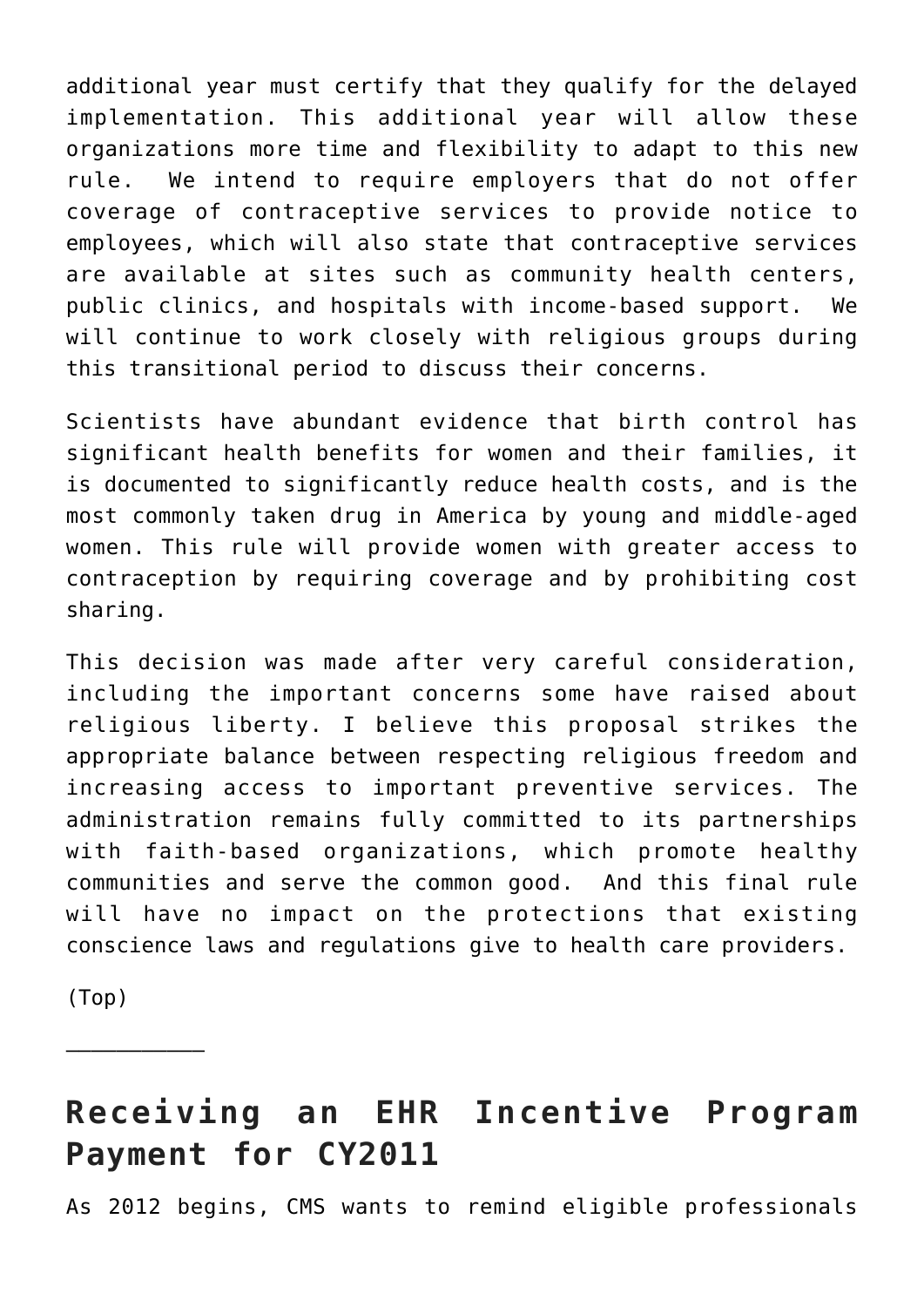(EPs) participating in the Medicare Electronic Health Record (EHR) Incentive Program of important deadlines approaching and what can still be completed in 2012 in order to receive an incentive payment for CY2011.

#### *Important Medicare EHR Incentive Program Dates*

On Saturday, December 31, 2011, the reporting year ended for EPs who participated in the Medicare EHR Incentive Program in 2011. What does this mean? For participating EPs, they must have completed their 90-day reporting period by the end of 2011.

However, EPs have until Wednesday, February 29, 2012 to actually register and attest to meeting meaningful use to receive an incentive payment for CY2011 through the [Medicare &](https://ehrincentives.cms.gov/hitech/login.action) [Medicaid EHR Incentive Program Registration and Attestation](https://ehrincentives.cms.gov/hitech/login.action) [System](https://ehrincentives.cms.gov/hitech/login.action).

#### *Payment Threshold Information*

Wednesday, February 29, 2012 is also the deadline for EPs to submit any pending Medicare Part B claims from CY2011, as CMS allows 60 days after Saturday, December 31, 2011 for all pending claims to be processed. This means that EPs have 60 days in 2012 to submit claims for allowed charges incurred in 2011.

Medicare EHR incentive payments to EPs are based on 75% of the Part B allowed charges for covered professional services furnished by the EP during the entire payment year. If the EP did not meet the \$24,000 threshold in Part B allowed charges by the end of CY2011, CMS expects to issue an incentive payment for the EP in April 2012 for 75% of the EP's Part B charges from 2011.

*Note for Medicaid Participants:* Medicaid incentives will be paid by the states, but the timing will vary according to state. Please contact your State Medicaid Agency for more details about payment.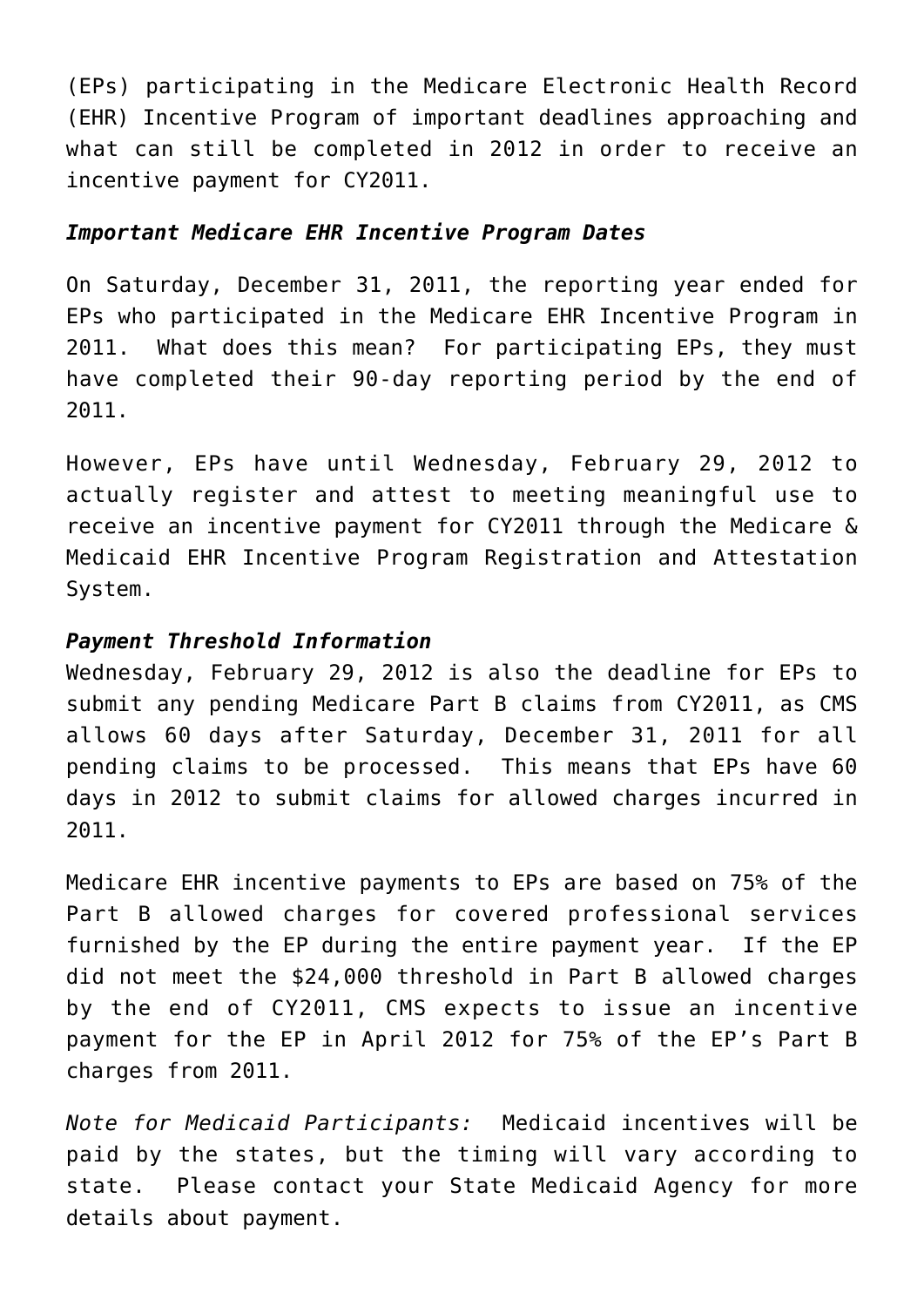*Want more information about the EHR Incentive Programs?* Visit the [EHR Incentive Programs website](http://www.cms.gov/EHRIncentivePrograms) for the latest news and updates on the EHR Incentive Programs.

[\(Top\)](#page-0-0)

**——————————–**

# <span id="page-7-0"></span>**National Provider Call: Medicare FFS Implementation of HIPAA Version 5010 and D.0 Transactions – Register Now**

*Wednesday, January 25, 2012, 2-3:30pm ET*

CMS will host a special National Provider Call regarding the Medicare FFS implementation of *HIPAA* Version 5010 and D.0 transaction standards.

*Target Audience:* Vendors, clearinghouses, and providers who need to make Medicare FFS-specific changes in compliance with *HIPAA* Version 5010 requirements.

*Agenda (there will be no slide presentation for this call):*

- *HIPAA* Version 5010 implementation update
- Question & answer session

If you would like to submit a question related to this topic in advance of, during, or following the call, please email your inquiry to the 5010 FFS Information resource mailbox at [5010FFSinfo@CMS.hhs.gov](mailto:5010FFSinfo@CMS.hhs.gov). Note that this resource box will only accept emails the day before, the day of, and the day after this call; your emailed questions will be answered as soon as possible, and may not be answered during the call.

*Registration Information:* In order to receive the call-in information, you must register for the call. *Registration will close at 12pm on the day of the call* or when available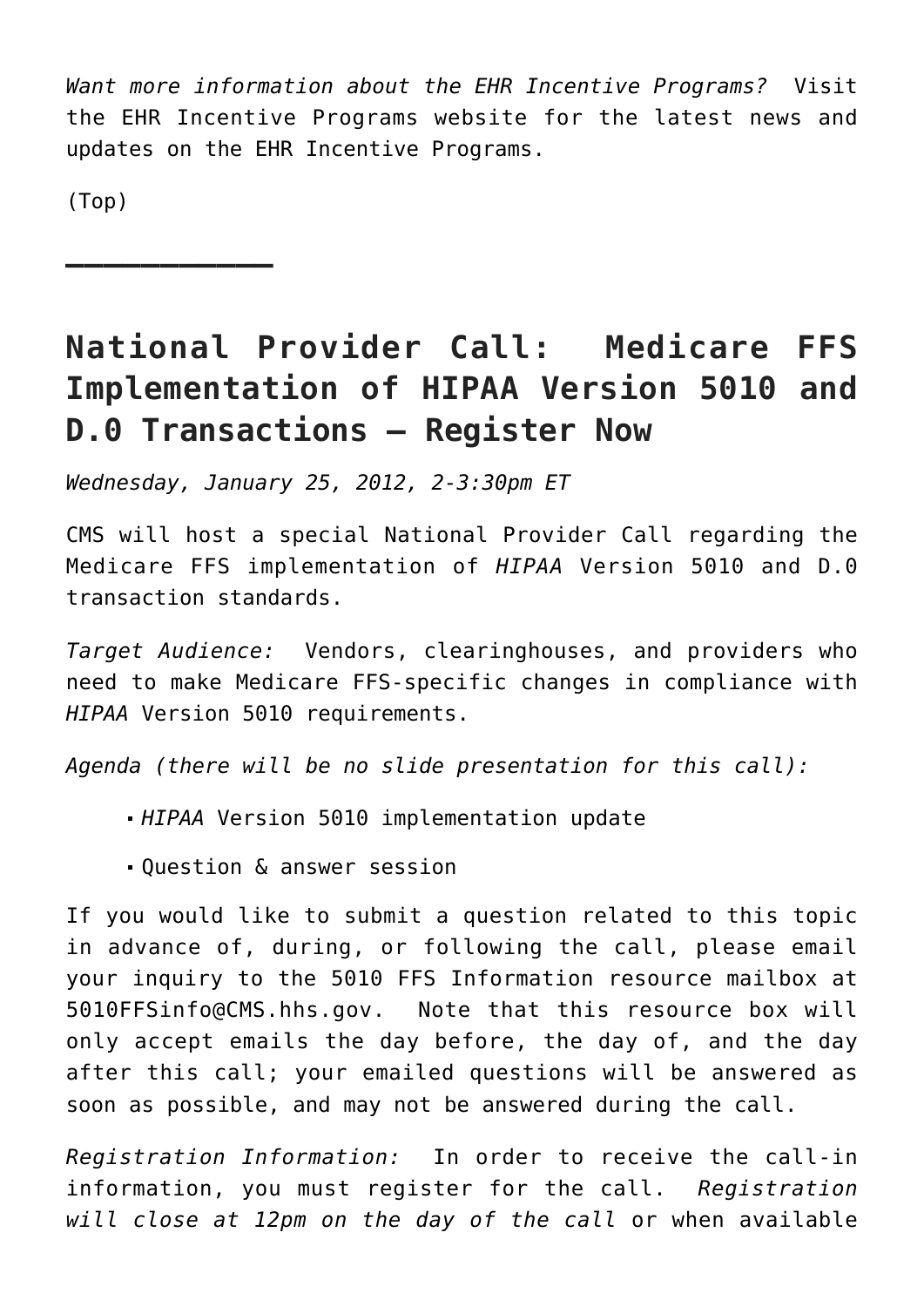space has been filled; no exceptions will be made, so please register early. For more details, including instructions on registering for the call, please visit [http://www.eventsvc.com/blhtechnologies](http://www.eventsvc.com/blhtechnologies/).

[\(Top\)](#page-0-0)

———————————

# <span id="page-8-0"></span>**Greater instances of Medicare correspondence letters that make reference to error N22226 as the basis for patient claims not crossing over**

On Monday, December 5, 2011, CMS issued a Special Edition MLN Matters Article (SE1137) entitled "Additional *Health Insurance Portability and Accountability Act (HIPAA)* 837 5010 Transitional Changes and Further Modifications to the Coordination of Benefits Agreement (COBA) National Crossover Process." CMS issued this guidance for the benefit of physicians/practitioners, providers, and suppliers to help them understand why they were seeing greater instances of Medicare correspondence letters that made reference to error N22226 as the basis for why their patients' claims could not be crossed over.

CMS has since learned that concern exists in the provider community concerning whether billing of hardcopy CMS 1500 or UB04 claims or *HIPAA* version 4010A1 or National Council for Prescription Drug Programs (NCPDP) version 5.1 batch claims will result in Medicare being unable to cross those claims over to COBA supplemental payers that have cut-over to exclusive receipt of crossover claims in the version 5010 837 claim formats or NCPDP D.0 batch claim formats. This is not true.

During the 90-day Version 5010 non-enforcement period (Sunday,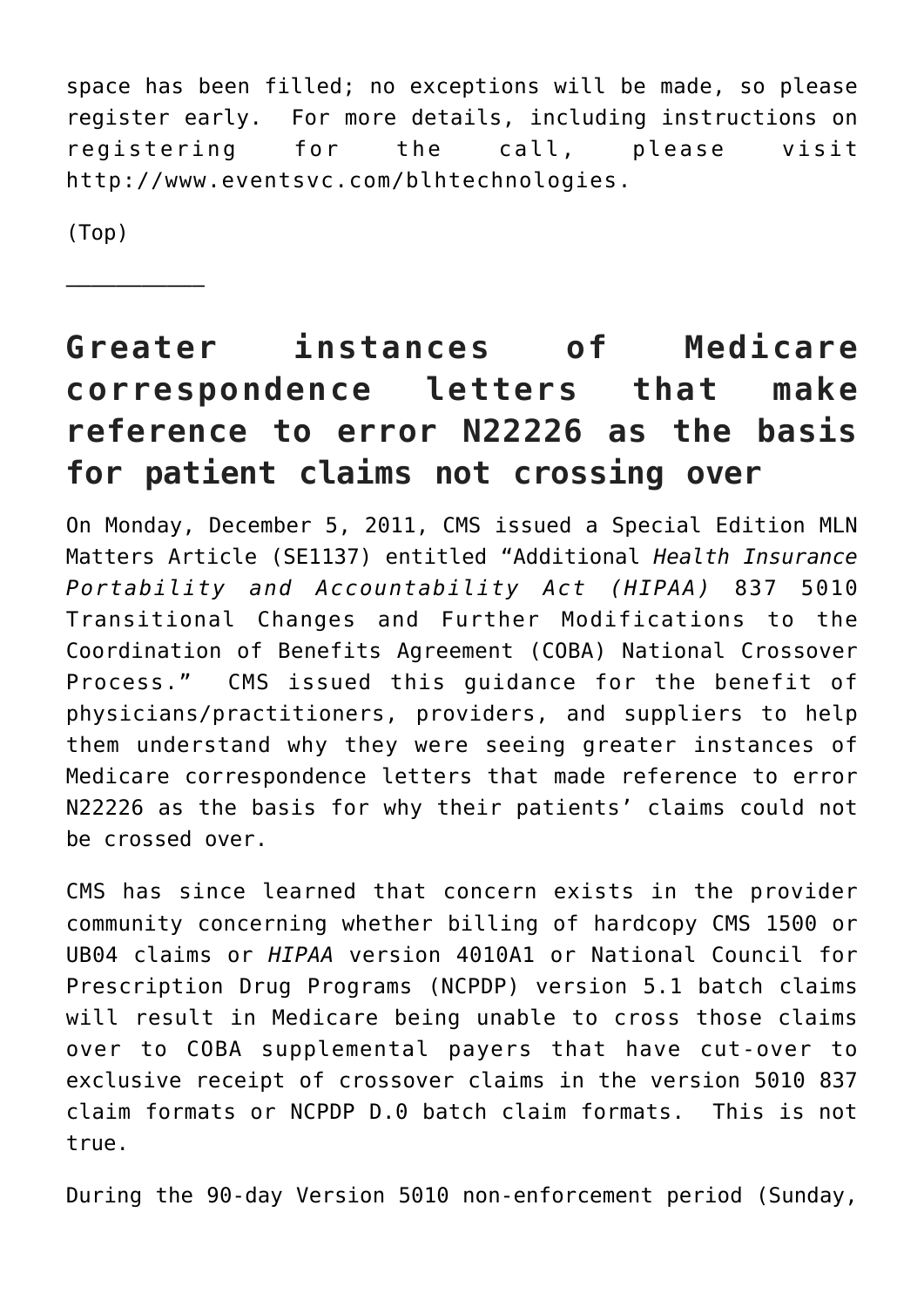January 1, 2012 through Saturday, March 31, 2012), Medicare will have the systematic capability to perform up- or downversion conversion of incoming claim formats (ie. convert incoming hardcopy formats to *HIPAA* equivalent claim formats and convert incoming version 4010A1 claim formats to 5010 formats and vice-a-versa), in accordance with external supplemental payer specifications concerning production claims format. *This practice will discontinue, however, at the conclusion of the 90-day non-enforcement period, with the exception below.* (This action is controlled by information that the Common Working File receives concerning individual supplemental payers' ability to accept *HIPAA* 5010 or NCPDP D.0 claim formats in "production" mode.)

Note that physicians/practitioners, providers, and suppliers that have authorization under the *Administrative Simplification Compliance Act (ASCA)* to submit claims using a hardcopy format should know that Medicare has the systematic capability to convert keyed claims into outbound-compliant *HIPAA* 837 claim formats for crossover claim transmission purposes. This is true at all times, not just during the 90 day non-enforcement period.

[\(Top\)](#page-0-0)

———————————-

### <span id="page-9-0"></span>**What's Your Plan, Man?**

Is your organization preparing for a smooth transition to ICD-10 on Tuesday, October 1, 2013? ICD-10 National Provider Calls, hosted by the CMS Provider Communications Group, can help you prepare for the US healthcare industry's change from ICD-9 to ICD-10 for diagnosis and inpatient procedure coding.

Video slideshow presentations from the following National Provider Calls are available on the [CMS YouTube Channel](http://www.youtube.com/user/CMSHHSGov). These video slideshows include the call slide presentation and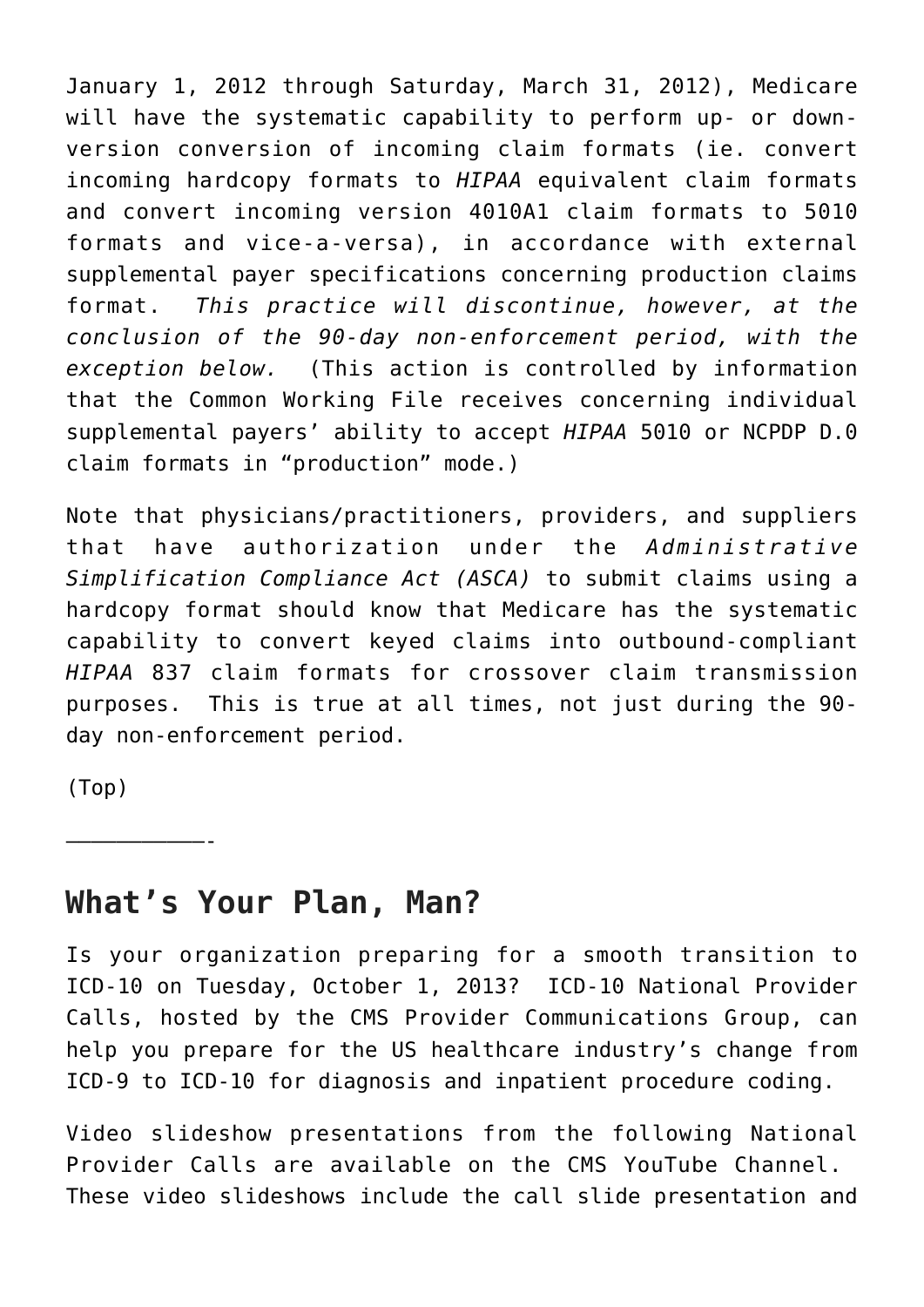audio with captions; each call includes presentations by CMS subject matter experts, followed by a question and answer session.

#### *[ICD-10 Implementation Strategies and Planning](http://www.youtube.com/cmshhsgov#p/search/4/_-wptI2TcWA) – Thursday, November 17, 2011*

The ICD-9-CM and ICD-10 Cooperating Parties – CMS, the American Hospital Association (AHA), the American Health Information Management Association (AHIMA), and the Centers for Disease Control and Prevention (CDC) – discuss ICD-10 implementation strategies and planning, and the CMS Provider Billing Group discuss the Medicare FFS claims processing guidance issued in August 2011.

CMS subject matter experts discuss how physician offices can prepare for the change to ICD-10 for medical diagnosis and inpatient procedure coding and provide updates on national ICD-10 implementation issues affecting all providers.

*[CMS ICD-10 Conversion Activities](http://www.youtube.com/cmshhsgov#p/search/2/IRD_ST_4dZ0) – Wednesday, May 18, 2011*

CMS subject matter experts discuss the ICD-10 conversion process currently taking place within CMS, including a case study from the Coverage and Analysis Group on their transition to ICD-10 for the lab national coverage determinations (NCDs).

Podcasts, complete audio files, and complete written transcripts for these ICD-10 National Provider Calls are also available on the CMS ICD-10 webpage at [http://www.CMS.gov/ICD10/Tel10/list.asp](http://www.cms.gov/ICD10/Tel10/list.asp).

Available 24/7, YouTube video presentations and podcasts make learning about the ICD-10 transition easy and convenient. Check them out today.

*[ICD-10 Implementation Strategies for Physicians](http://www.youtube.com/cmshhsgov#p/search/3/EEgafwrq1uY) – Wednesday, August 3, 2011*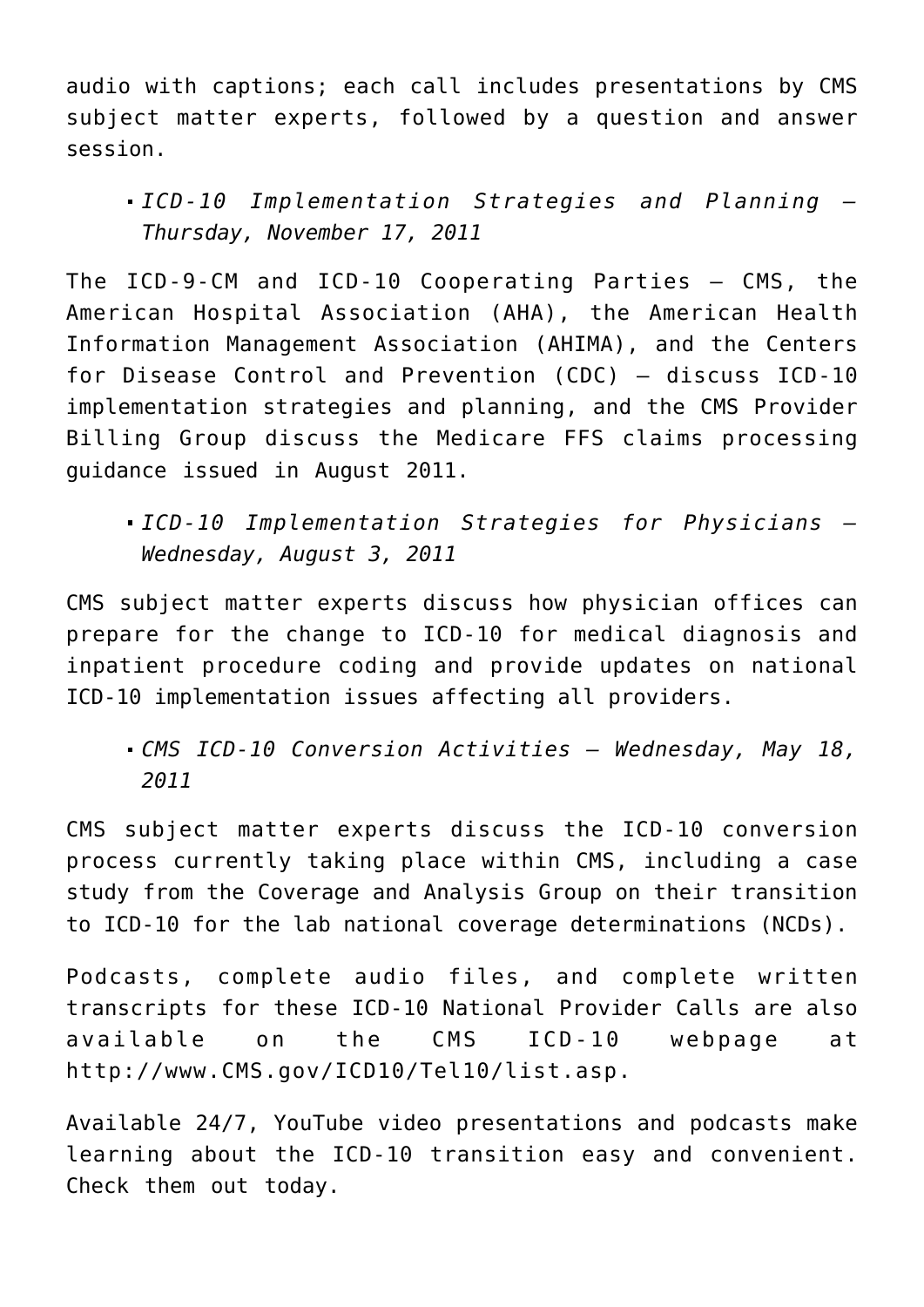<span id="page-11-0"></span>——————————–

### **Medicare Learning Network Announcements, Updates and Revisions**

**From the MLN: "Health Professional Shortage Area Bonus Payment Policy Reminders" MLN Matters Article Released** – A new [MLN Matters® Special Edition Article #SE1202](http://www.cms.gov/MLNMattersArticles/Downloads/SE1202.pdf), "Health Professional Shortage Area (HPSA) Bonus Payment Policy Reminders," has been released in downloadable format. This article is designed to provide education on the HPSA Bonus Payment Program, and provides information about the program and resources that providers can use to determine whether they are eligible to receive the bonus payment.

**From the MLN: New "Medicare Coverage of Radiology and Other Diagnostic Services" Fact Sheet Released** – A new "[Medicare](http://www.cms.gov/MLNProducts/downloads/Radiology_FactSheet_ICN907164.pdf) [Coverage of Radiology and Other Diagnostic Services](http://www.cms.gov/MLNProducts/downloads/Radiology_FactSheet_ICN907164.pdf)" fact sheet (ICN 907164) has been released in downloadable format. **This fact sheet is designed to provide education on Medicare coverage and billing information for radiology and other diagnostic services, and includes specific information concerning billing and coding requirements and an overview of coverage guidelines.**

**From the MLN: New Fast Fact on MLN Provider Compliance Webpage** – A new fast fact is now available on the [MLN Provider](http://www.cms.gov/MLNProducts/45_ProviderCompliance.asp) [Compliance](http://www.cms.gov/MLNProducts/45_ProviderCompliance.asp) webpage. This page provides the latest educational products designed to help Medicare Fee-For-Service providers understand – and avoid – common billing errors and other improper activities. Please bookmark this page and check back often as a new fast fact is added each month!

**From the MLN: "Acute Care Hospital Inpatient Prospective Payment System" Fact Sheet Revised** – The ["Acute Care Hospital](http://www.cms.gov/MLNProducts/downloads/AcutePaymtSysfctsht.pdf) [Inpatient Prospective Payment System"](http://www.cms.gov/MLNProducts/downloads/AcutePaymtSysfctsht.pdf) fact sheet (ICN 006815)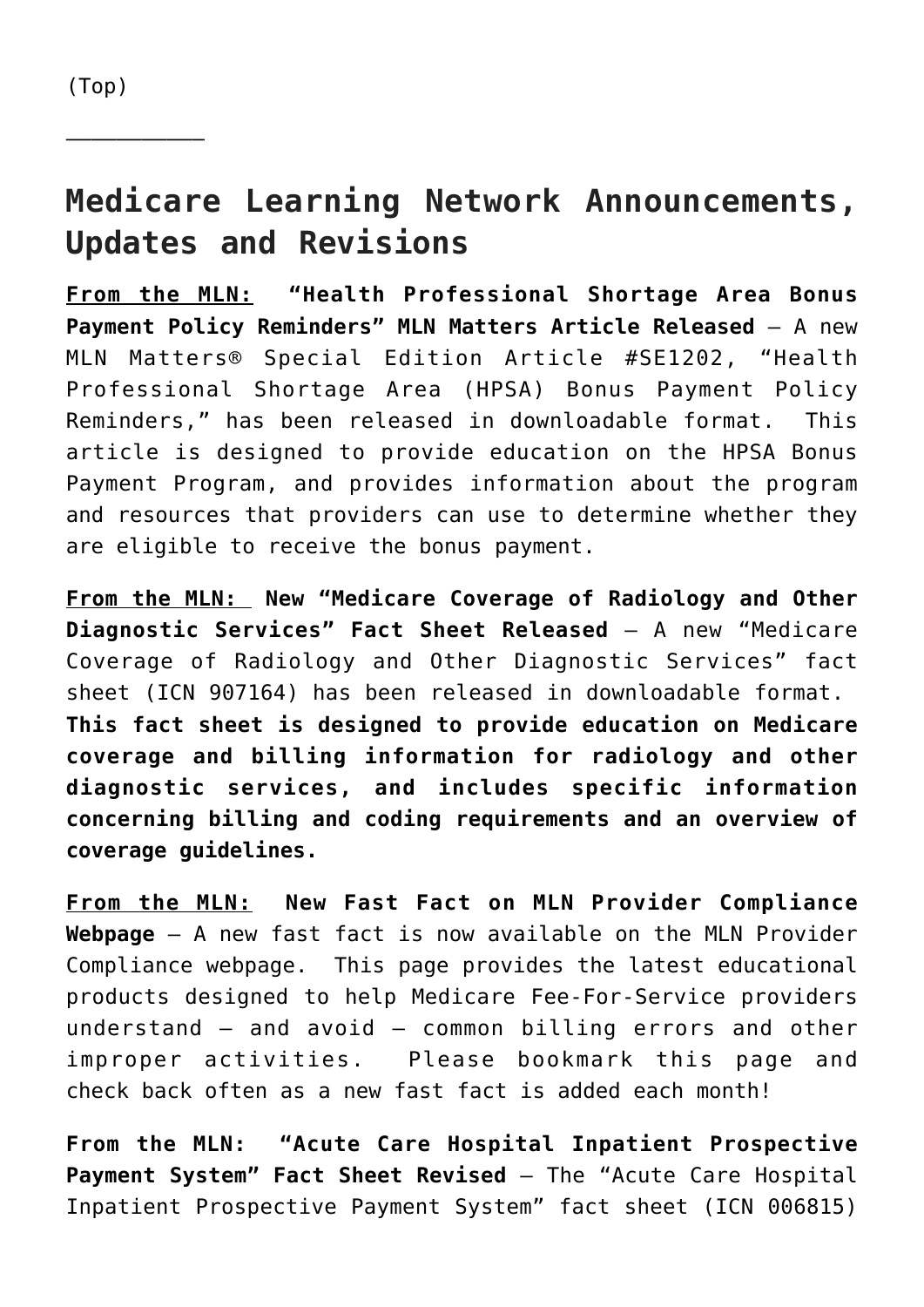has been revised and is available in downloadable format. This fact sheet includes information on payment background, the basis for the Acute Care Hospital Inpatient Prospective Payment System payment, payment rates, and how payment rates are set.

**From the MLN: "Items and Services That Are Not Covered Under the Medicare Program" Booklet and "Medicare Claim Submission Guidelines" Fact Sheet Now Available in Hardcopy** – The "Items and Services That Are Not Covered Under the Medicare Program" booklet (ICN 906765), available now in hardcopy, includes information about the four categories of items and services that are not covered under the Medicare program and applicable exceptions to exclusions and the Advance Beneficiary Notice of Noncoverage.

The **"Medicare Claim Submission Guidelines"** fact sheet (ICN 906764), available now in hardcopy as well, includes information about applying for a National Provider Identifier and enrolling in the Medicare program, filing Medicare claims, and private contracts with Medicare beneficiaries.

**From the MLN: "Medicare Claim Review Programs" Booklet Revised** – The revised "[Medicare Claim Review Programs:](http://www.cms.gov/MLNProducts/downloads/MCRP_Booklet.pdf) [MR, NCCI Edits, MUEs, CERT, and RAC](http://www.cms.gov/MLNProducts/downloads/MCRP_Booklet.pdf)" booklet (ICN 006973) is designed to provide education on the different CMS claim review programs and assist providers in reducing payment errors, including, in particular, coverage and coding errors. It includes frequently asked questions, resources, and an overview of the various programs, including Medical Review, Recovery Audit Contractor, and the Comprehensive Error Rate Testing Program.

**From the MLN: "Substance (Other Than Tobacco) Abuse Structured Assessment and Brief Intervention (SBIRT)" Fact Sheet Revised** – This revised "[Substance \(Other Than Tobacco\)](http://www.cms.gov/MLNProducts/downloads/SBIRT_Factsheet_ICN904084.pdf) [Abuse Structured Assessment and Brief Intervention \(SBIRT\)"](http://www.cms.gov/MLNProducts/downloads/SBIRT_Factsheet_ICN904084.pdf) fact sheet (ICN 904084) is designed to provide education on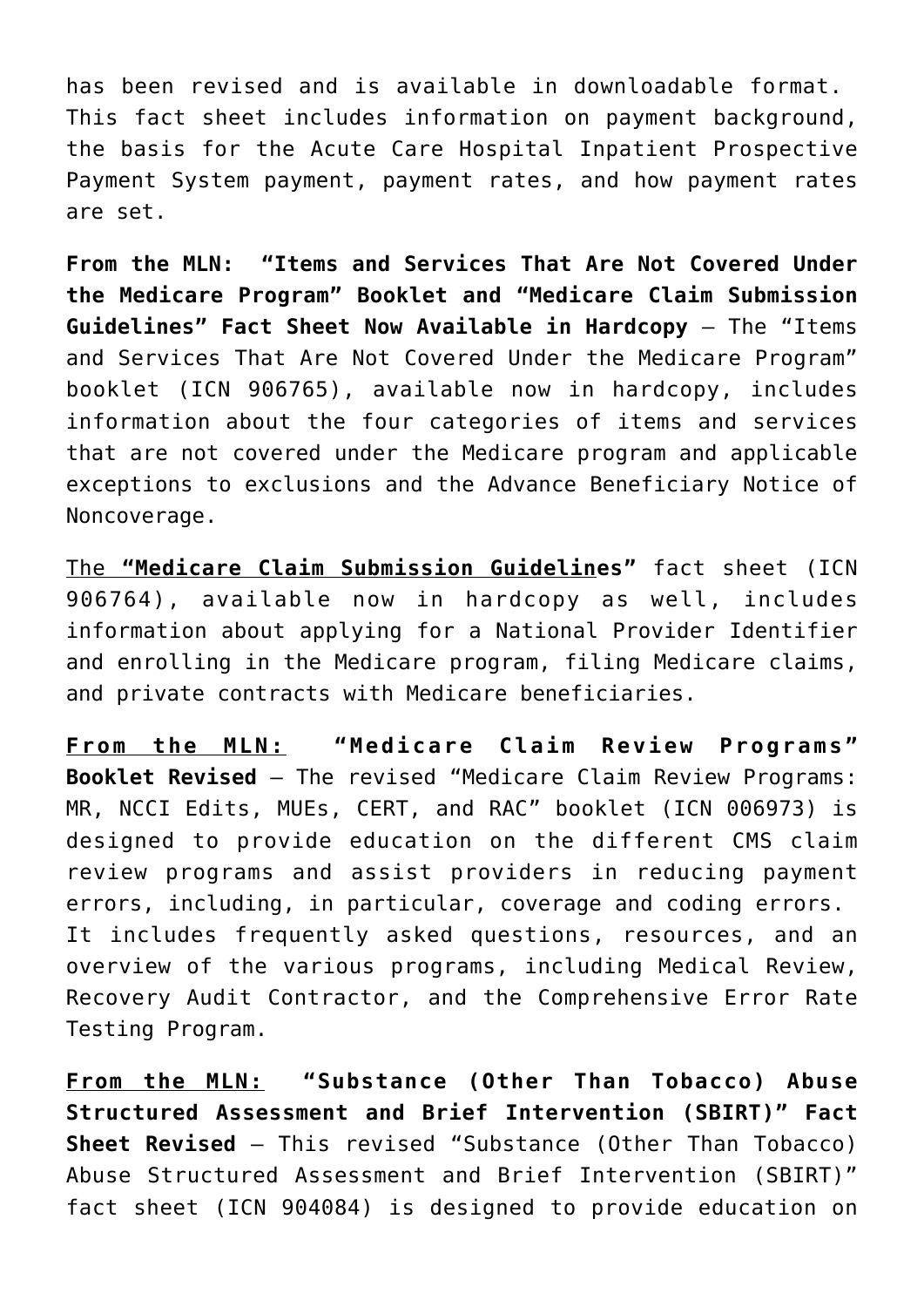SBIRT, an early intervention approach that targets those with nondependent substance use to provide effective strategies for intervention prior to the need for more extensive or specialized treatment.

**From the MLN: "Non-Specific Procedure Code Description Requirement for** *HIPAA* **Version 5010 Claims" MLN Matters Article Released** – The new "[Non-Specific Procedure Code](http://www.cms.gov/Outreach-and-Education/Medicare-Learning-Network-MLN/MLNMattersArticles/Downloads/dwnlds/SE1138.pdf) [Description Requirement for](http://www.cms.gov/Outreach-and-Education/Medicare-Learning-Network-MLN/MLNMattersArticles/Downloads/dwnlds/SE1138.pdf) *[HIPAA](http://www.cms.gov/Outreach-and-Education/Medicare-Learning-Network-MLN/MLNMattersArticles/Downloads/dwnlds/SE1138.pdf)* [Version 5010 Claims"](http://www.cms.gov/Outreach-and-Education/Medicare-Learning-Network-MLN/MLNMattersArticles/Downloads/dwnlds/SE1138.pdf) MLN Matters Special Edition Article (#SE1138) is designed to provide education on the requirements for non-specific procedure codes for *HIPAA* 5010 claims, as established in Change Request 7392. It includes guidance to help providers comply with the requirements and submit *HIPPA*-compliant claims for all non-specific procedure codes.

**From the MLN: "Federally Qualified Health Center" Fact Sheet Revised –** The revised ["Federally Qualified Health Center](http://www.cms.gov/MLNProducts/downloads/fqhcfactsheet.pdf)" fact sheet (ICN 006397) includes the following information: background; FQHC designation; covered FQHC services; FQHC preventive primary services that are not covered; FQHC Prospective Payment System; FQHC payments; and Medicare Prescription Drug, Improvement, and Modernization Act of 2003 provisions that impact FQHCs.

**From the MLN: Medicare Preventive Services Series: Part 2, Web-Based-Training Course (WBT) Revised –** This WBT is designed to provide education on Medicare Preventive Services. It includes information on Medicare's coverage for the initial preventive physical exam (IPPE), ultrasound screening for abdominal aortic aneurysm (AAA), screening electrocardiogram (EKG), Annual Wellness Visit (AWV), cardiovascular screening blood tests, diabetes-related services, human immunodeficiency virus (HIV) screening and smoking and tobacco-use cessation counseling services. To access the WBT, visit the [MLN Products](http://www.cms.gov/MLNProducts/01_Overview.asp) page, scroll to the "Related Links Inside CMS," and select the "Web-Based Training (WBT) Courses."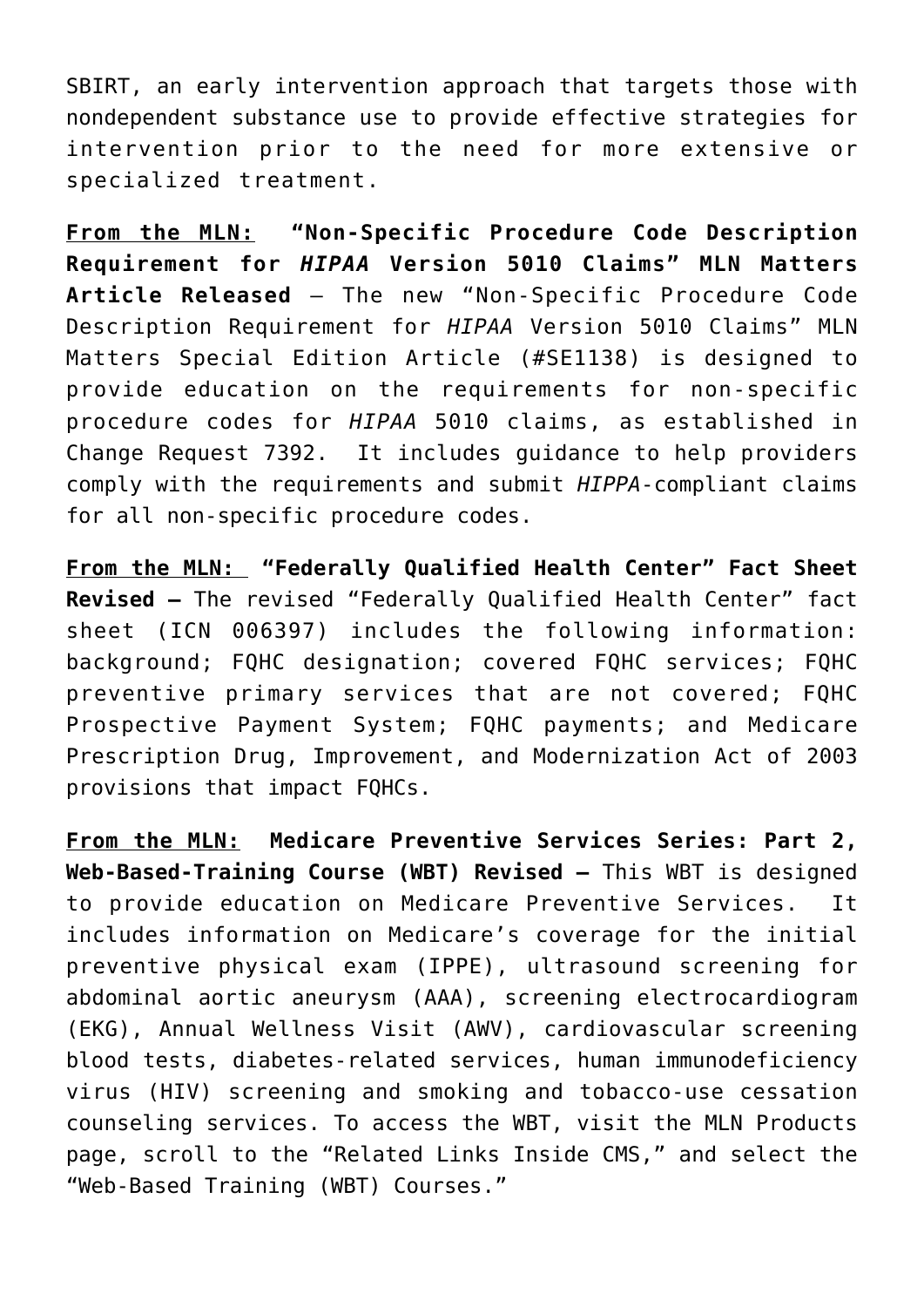**From the MLN: MLN Guided Pathways (Basic, A, and B) Providerspecific Resource Booklets Revised** – The revised MLN Guided Pathways curriculum is designed to allow learners to easily identify and select resources by clicking on topics of interest. The curriculum begins with basic knowledge for all providers and then branches to information for either those enrolling on the 855B, I, and S forms or on the 855A form (or Internet-based PECOS equivalents). The resource booklets are:

- [MLN Guided Pathways to Medicare Resources Basic](http://www.cms.gov/Outreach-and-Education/Medicare-Learning-Network-MLN/MLNEdWebGuide/Downloads/Guided_Pathways_Basic_Booklet.pdf) [Curriculum for Health Care Professionals, Suppliers, and](http://www.cms.gov/Outreach-and-Education/Medicare-Learning-Network-MLN/MLNEdWebGuide/Downloads/Guided_Pathways_Basic_Booklet.pdf) [Providers](http://www.cms.gov/Outreach-and-Education/Medicare-Learning-Network-MLN/MLNEdWebGuide/Downloads/Guided_Pathways_Basic_Booklet.pdf)
- [MLN Guided Pathways to Medicare Resources Intermediate](http://www.cms.gov/Outreach-and-Education/Medicare-Learning-Network-MLN/MLNEdWebGuide/Downloads/Guided_Pathways_Intermediate_PartA_Booklet.pdf) [Curriculum for Health Care Providers](http://www.cms.gov/Outreach-and-Education/Medicare-Learning-Network-MLN/MLNEdWebGuide/Downloads/Guided_Pathways_Intermediate_PartA_Booklet.pdf) (Part A)
- [MLN Guided Pathways to Medicare Resources Intermediate](http://www.cms.gov/Outreach-and-Education/Medicare-Learning-Network-MLN/MLNEdWebGuide/Downloads/Guided_Pathways_Intermediate_PartB_Booklet.pdf) [Curriculum for Health Care Professionals and Suppliers](http://www.cms.gov/Outreach-and-Education/Medicare-Learning-Network-MLN/MLNEdWebGuide/Downloads/Guided_Pathways_Intermediate_PartB_Booklet.pdf) (Part B)

**From the MLN: "MLN Guided Pathways Provider-specific" Resource Booklet Revised –** The Revised [MLN Guided Pathways to](http://www.cms.gov/Outreach-and-Education/Medicare-Learning-Network-MLN/MLNEdWebGuide/Downloads/Guided_Pathways_Provider_Specific_Booklet.pdf) [Medicare Resources](http://www.cms.gov/Outreach-and-Education/Medicare-Learning-Network-MLN/MLNEdWebGuide/Downloads/Guided_Pathways_Provider_Specific_Booklet.pdf) provider-specific resource booklet provides various specialties of healthcare professionals, (physicians, chiropractors, optometrists, podiatrists), nurses (APN, RNCNS, NP, Midwife) PAs, social workers, psychologists, therapists (OT, PT, SLP), dietitians, nutritionists, *suppliers* (ambulance, ASC, DMEPOS, FQHC, RHC, Labs, mammography, radiation therapy, portable x-ray), and *providers* (CMHC, CORF, ESRD, HHA, hospice, OPT, pathology and SNF) with resources specific to their specialty including Internet-Only Manuals

(IOMs), Medicare Learning Network® publications, CMS webpages, and more. This version includes the addition of pathways for Anesthesiology Assistant/Certified Registered Nurse Anesthetist, Anesthesiologist, Ophthalmologist, and Optometrist, along with a fully developed pathway for Mass Immunization Roster Biller.

All of the MLN Guided Pathways booklets above are available at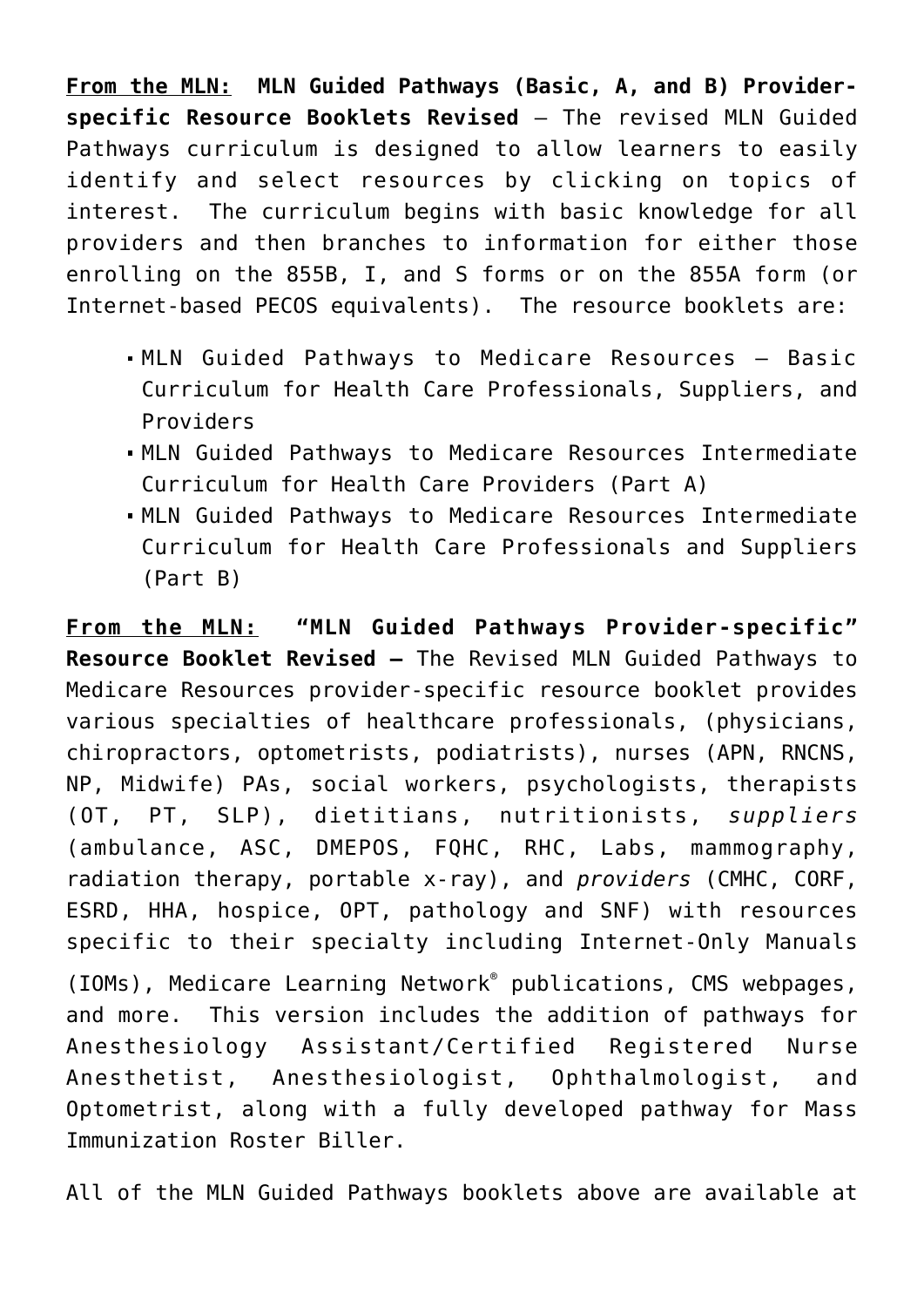[http://www.CMS.gov/MLNEdWebGuide/30\\_Guided\\_Pathways.asp.](http://www.cms.gov/Outreach-and-Education/Medicare-Learning-Network-MLN/MLNEdWebGuide/Guided_Pathways.html)

**From the MLN: "Preventive Services Educational Resources for Health Care Professionals" MLN Matters® Article Released** – The new "[Preventive Services Educational Resources for Health Care](http://www.cms.gov/MLNMattersArticles/Downloads/SE1142.pdf) [Professionals](http://www.cms.gov/MLNMattersArticles/Downloads/SE1142.pdf)" MLN Matters® Special Edition Article (#SE1142) is designed to provide education on available educational resources related to Medicare-covered preventive services. It includes a list of MLN products that can help Medicare FFS providers understand coverage, coding, reimbursement, and billing requirements related to these services.

**From the MLN: "Advanced Payment Accountable Care Organization Model" Fact Sheet Available** – The new "[Advanced Payment](http://www.cms.gov/Medicare/Medicare-Fee-for-Service-Payment/sharedsavingsprogram/Downloads/ACO_Advance_Payment_Factsheet_ICN907403.pdf) [Accountable Care Organization Model](http://www.cms.gov/Medicare/Medicare-Fee-for-Service-Payment/sharedsavingsprogram/Downloads/ACO_Advance_Payment_Factsheet_ICN907403.pdf)" fact sheet (ICN 907403) is designed to provide education on the advance payment model for Accountable Care Organizations (ACOs). It includes a summary of the Advance Payment ACO Model, background, and information on the structure of payments, recoupment of advance payments, eligibility, and the application process.

**From the MLN: "Summary of Final Rule Provisions for Accountable Care Organizations Under the Medicare Shared Savings Program" Fact Sheet Available** – The new "[Summary of](http://www.cms.gov/Medicare/Medicare-Fee-for-Service-Payment/sharedsavingsprogram/Downloads/ACO_Summary_Factsheet_ICN907404.pdf) [Final Rule Provisions for Accountable Care Organizations Under](http://www.cms.gov/Medicare/Medicare-Fee-for-Service-Payment/sharedsavingsprogram/Downloads/ACO_Summary_Factsheet_ICN907404.pdf) [the Medicare Shared Savings Program"](http://www.cms.gov/Medicare/Medicare-Fee-for-Service-Payment/sharedsavingsprogram/Downloads/ACO_Summary_Factsheet_ICN907404.pdf) fact sheet (ICN 907404) is designed to provide education on the provisions of the final rule that implements the Medicare Shared Savings Program with ACOs. It includes background, information on how ACOs impact beneficiaries, eligibility requirements to form an ACO, and information on monitoring and tying payment to improved care at lower costs.

**From the MLN: "Improving Quality of Care for Medicare Patients: Accountable Care Organizations" Fact Sheet Available** – The new "[Improving Quality of Care for Medicare](http://www.cms.gov/Medicare/Medicare-Fee-for-Service-Payment/sharedsavingsprogram/Downloads/ACO_Quality_Factsheet_ICN907407.pdf) [Patients: Accountable Care Organizations"](http://www.cms.gov/Medicare/Medicare-Fee-for-Service-Payment/sharedsavingsprogram/Downloads/ACO_Quality_Factsheet_ICN907407.pdf) fact sheet (ICN 907407) is designed to provide education on improving quality